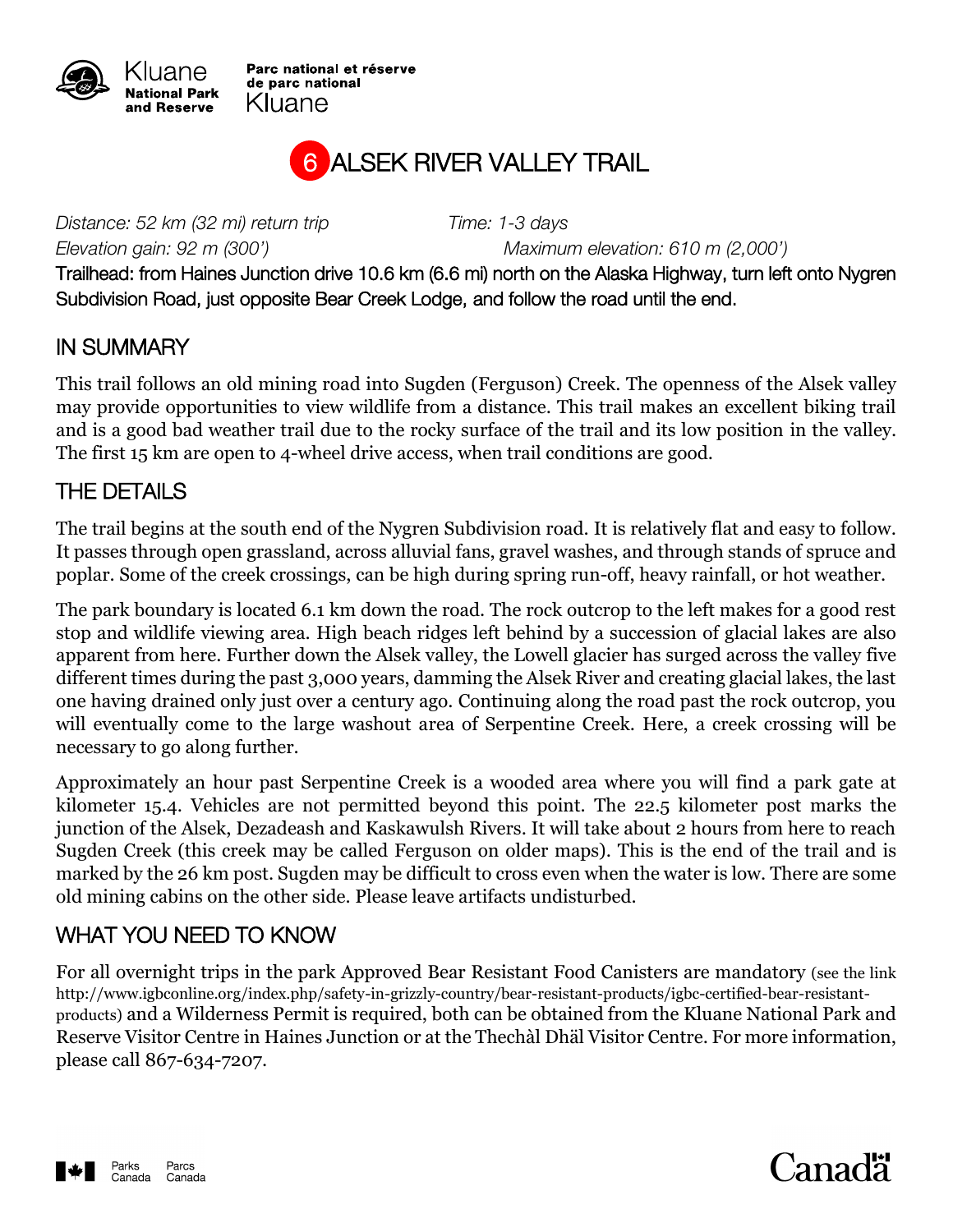This trail is also open to mountain biking. Both hikers and mountain bikers should be alert for bears and use caution when traveling up wind. Bear sightings are common in this area. Review recommendations for travel within the **YOU ARE IN BEAR COUNTRY** brochure. Please report all bear sightings to the staff at the Visitor Centre.

Cellular telephones do not work in most of the park. Satellite phones or satellite messaging devices are strongly recommended. **For emergencies please call 1-780-852-3100.**

If you need topo maps: Kloo Lake 115 A/13 & Auriol 115 A/12